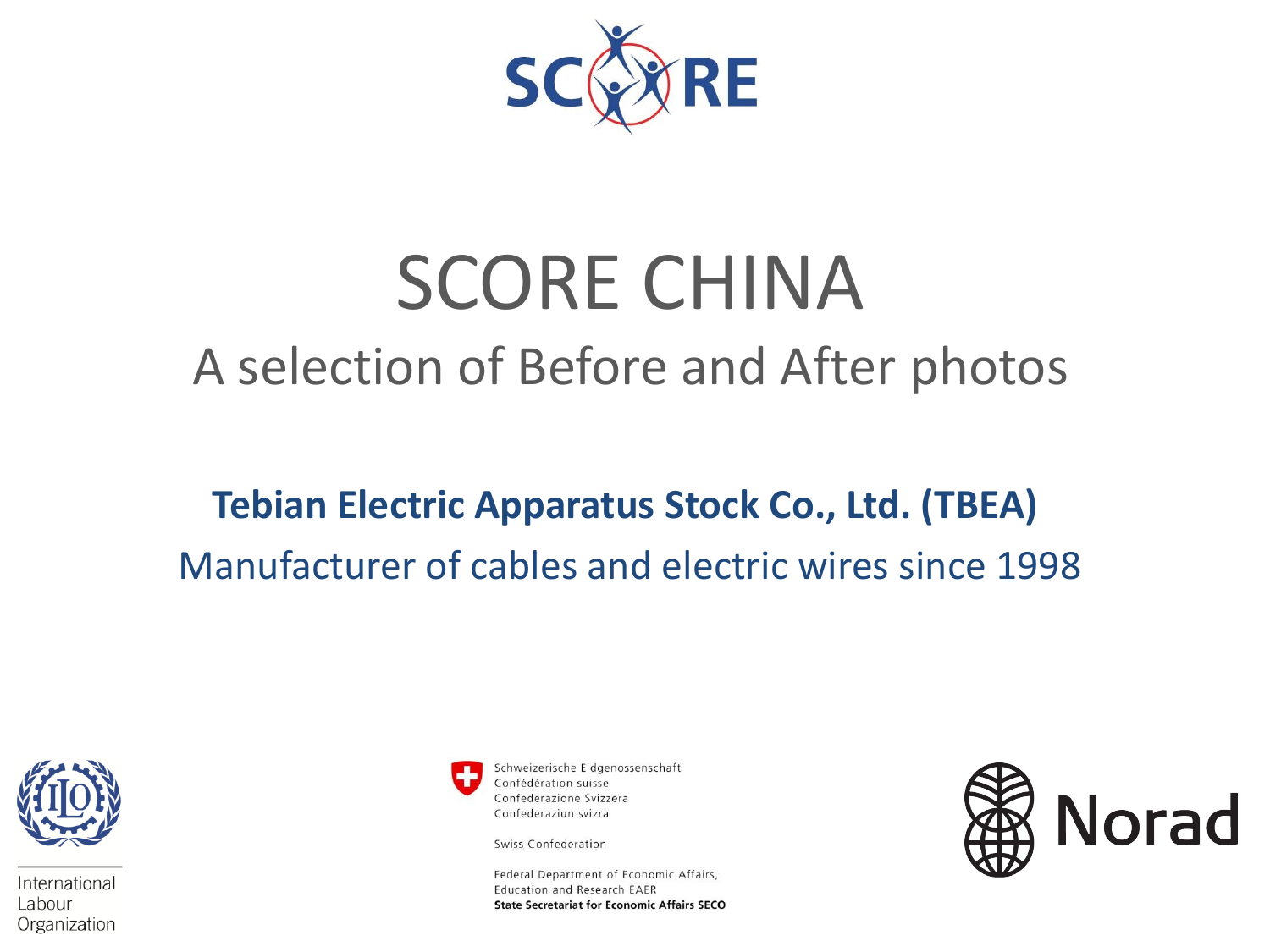**Tebian Electric Apparatus Stock Co., Ltd. (TBEA)**



- **In 2014 TBEA took the SCORE Training Module 5**: Safety and Health at Work: A platform for productivity.
- **After the training:**
	- managers and employees collaborated to define workplace hazards and risks
	- An occupational safety and health policy was put in place and into practice
	- Now have systematic monitoring of progress using indicators set out in their OSH management system.
- Following slides present photos taken in the factory illustrating the OSH-related improvements made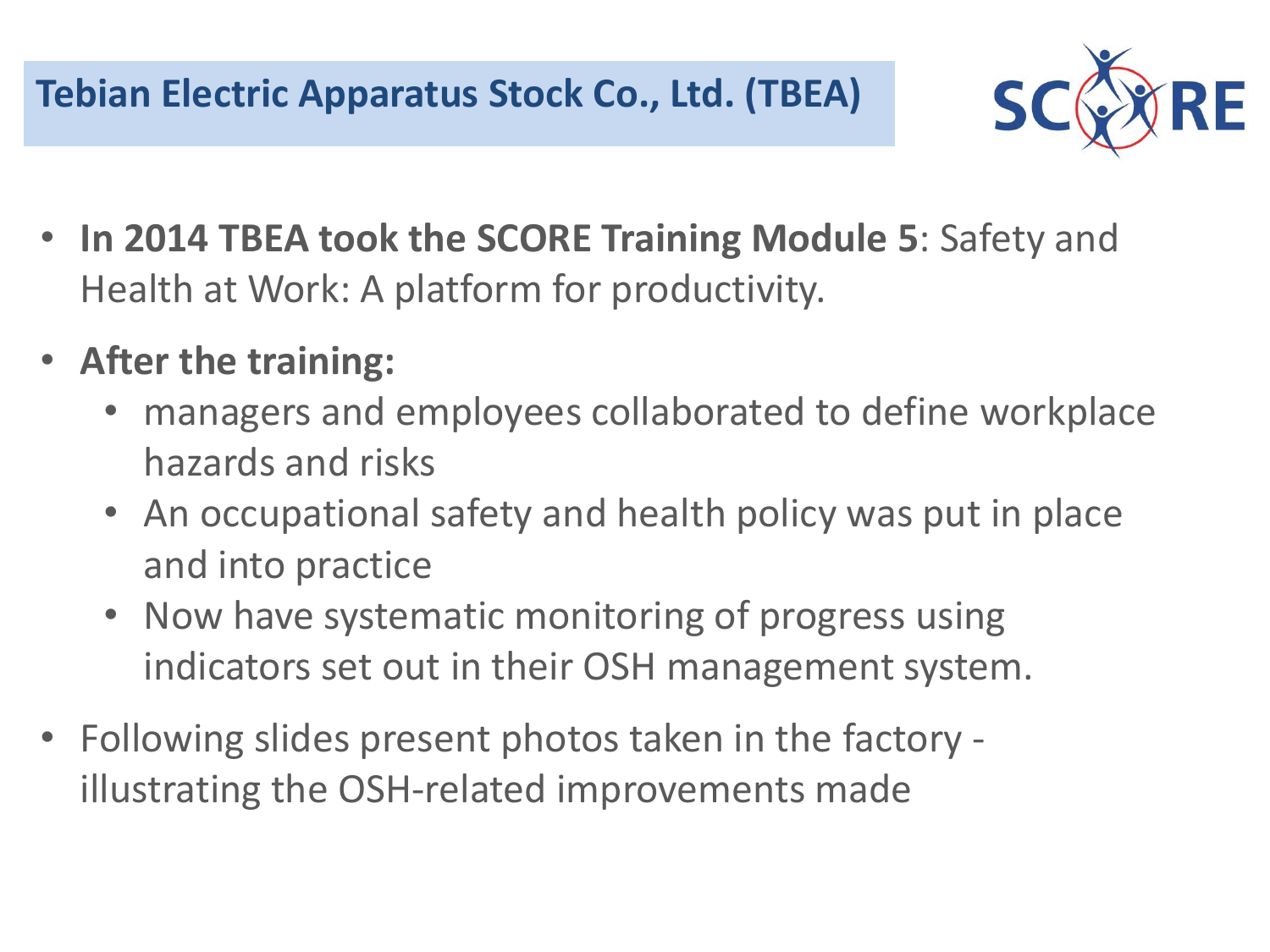

# Hazard & risk control checks in progress





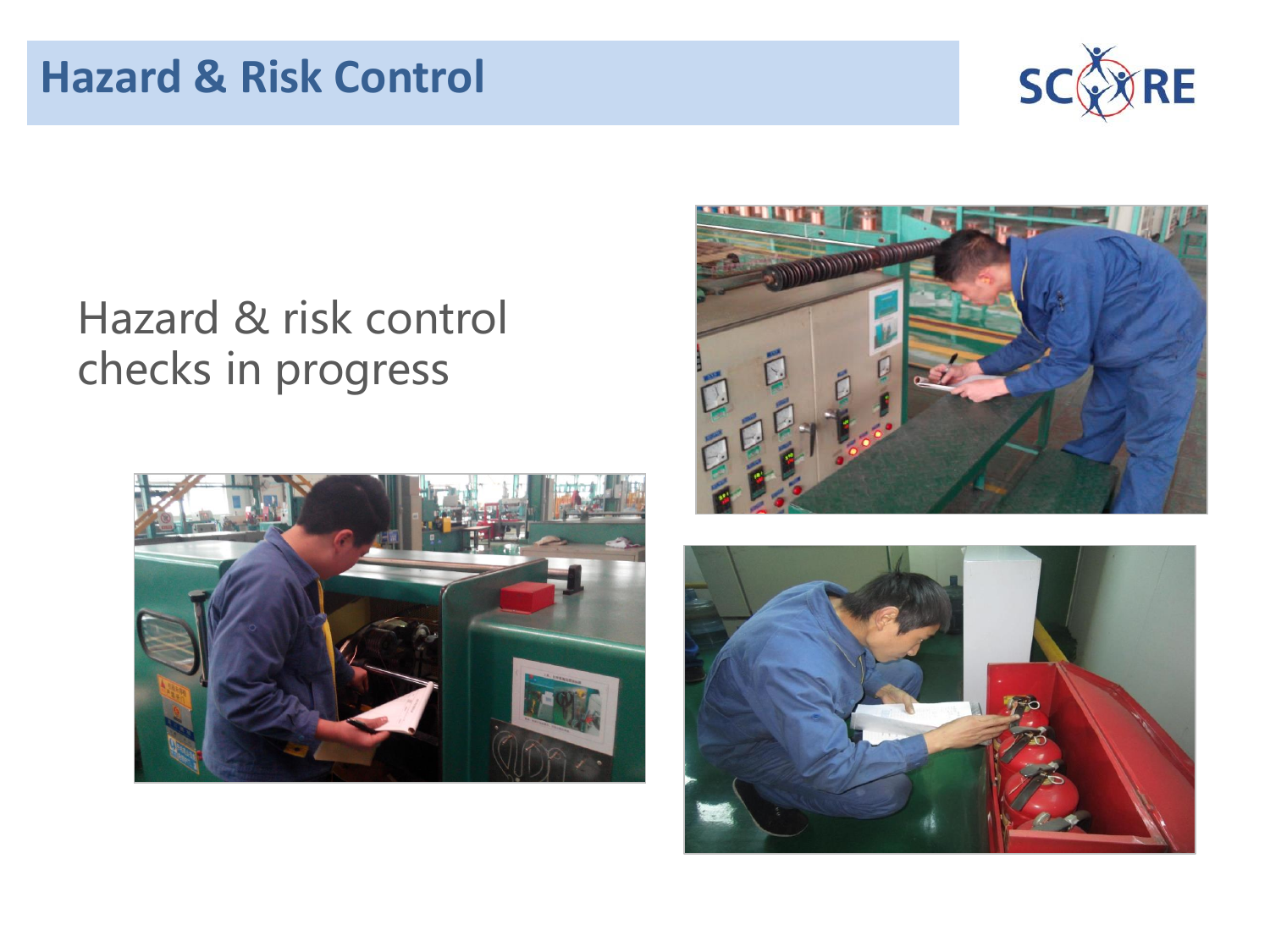## **Protective devices - accident prevention**



Machines modified to include protective shields, reducing the risk of accidents:

#### Before: yellow guard does not fully shield the machine



#### After: more substantial guard over machines





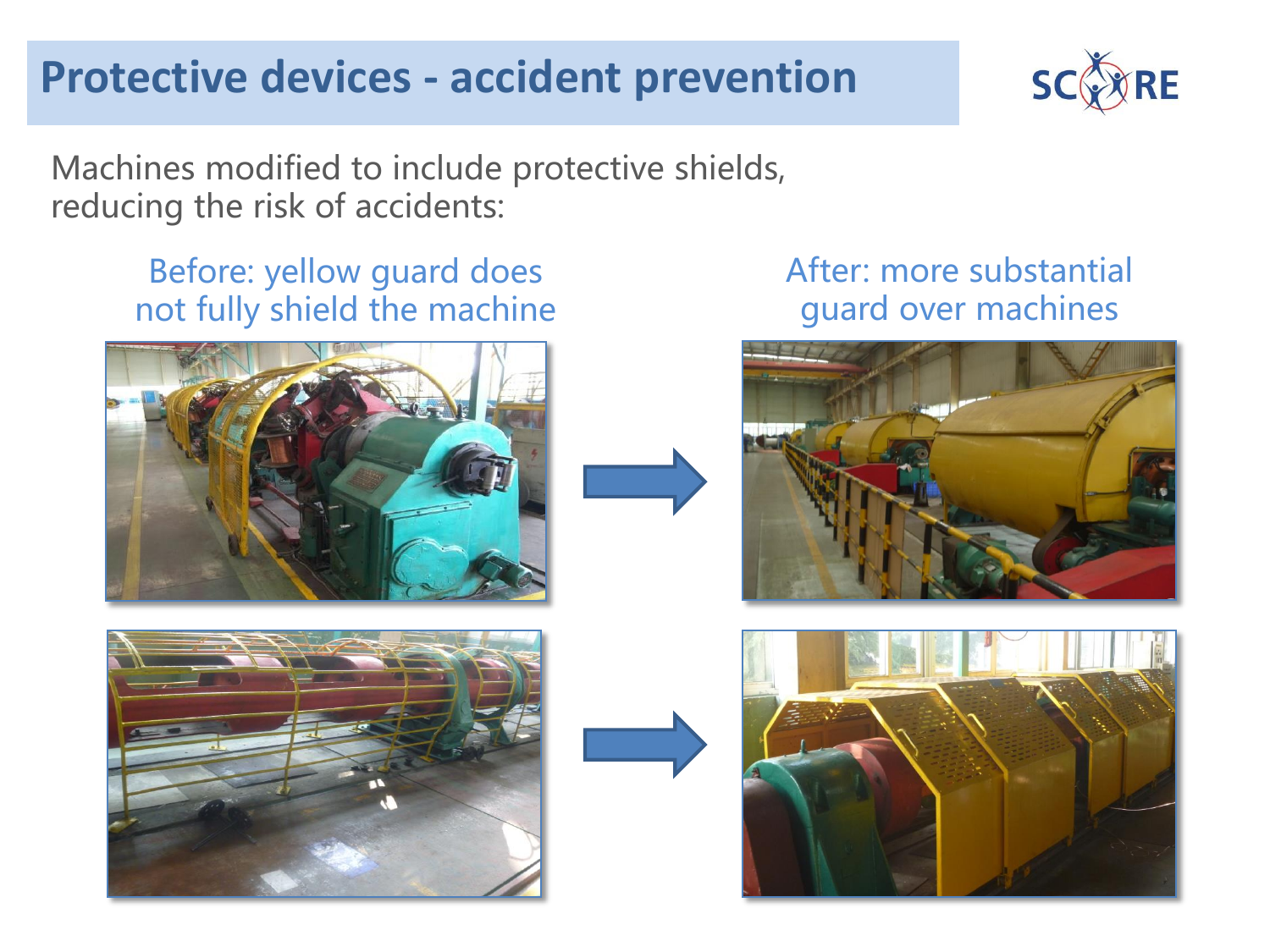New dust absorption equipment and ventilation equipment installed to cover all the workshops

Before After





New equipment installed to realize company-wide dust absorption: left-water membrane dust collector; right-alkaline scrubbing tower

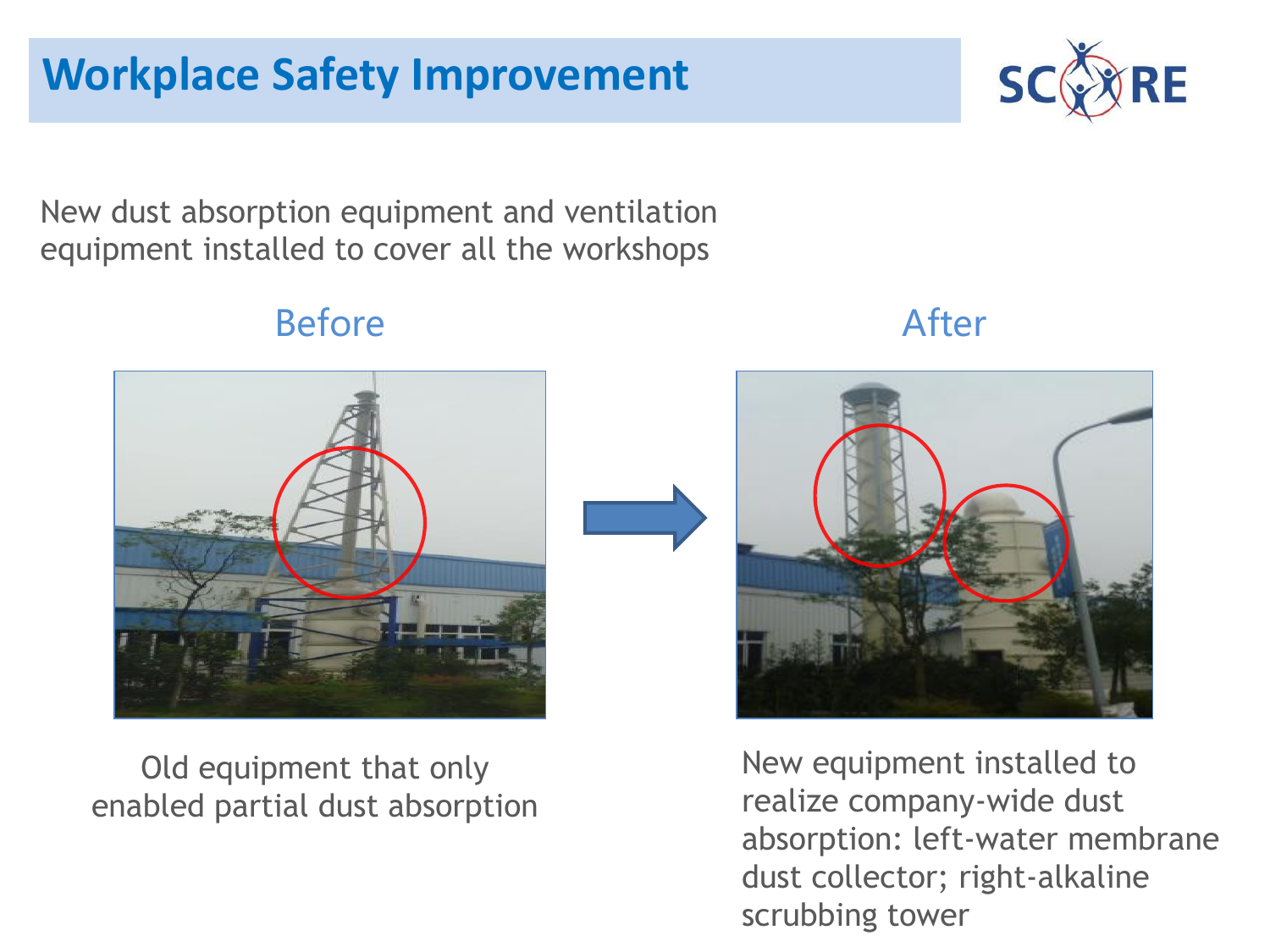

Only 40% of chemicals that TBEA used had Material Safety Data Sheets (MSDS) before training.

Now 65% of chemicals used have MSDS.

TBEA are targeting 100% this year…

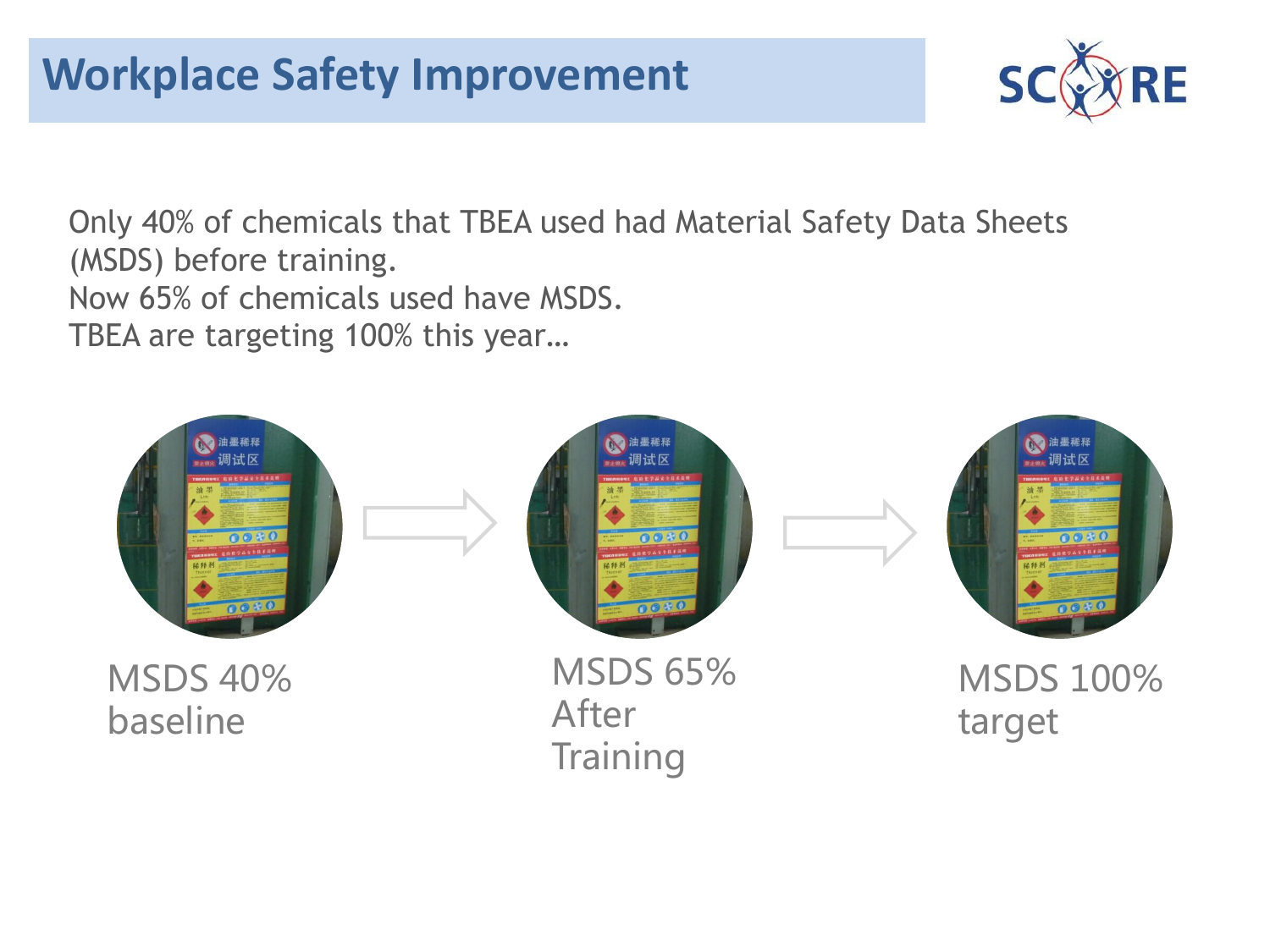# **Workplace Safety Improvement**



Storage areas cleaned and tidied to prevent accidents and improve work efficiency

### Before After



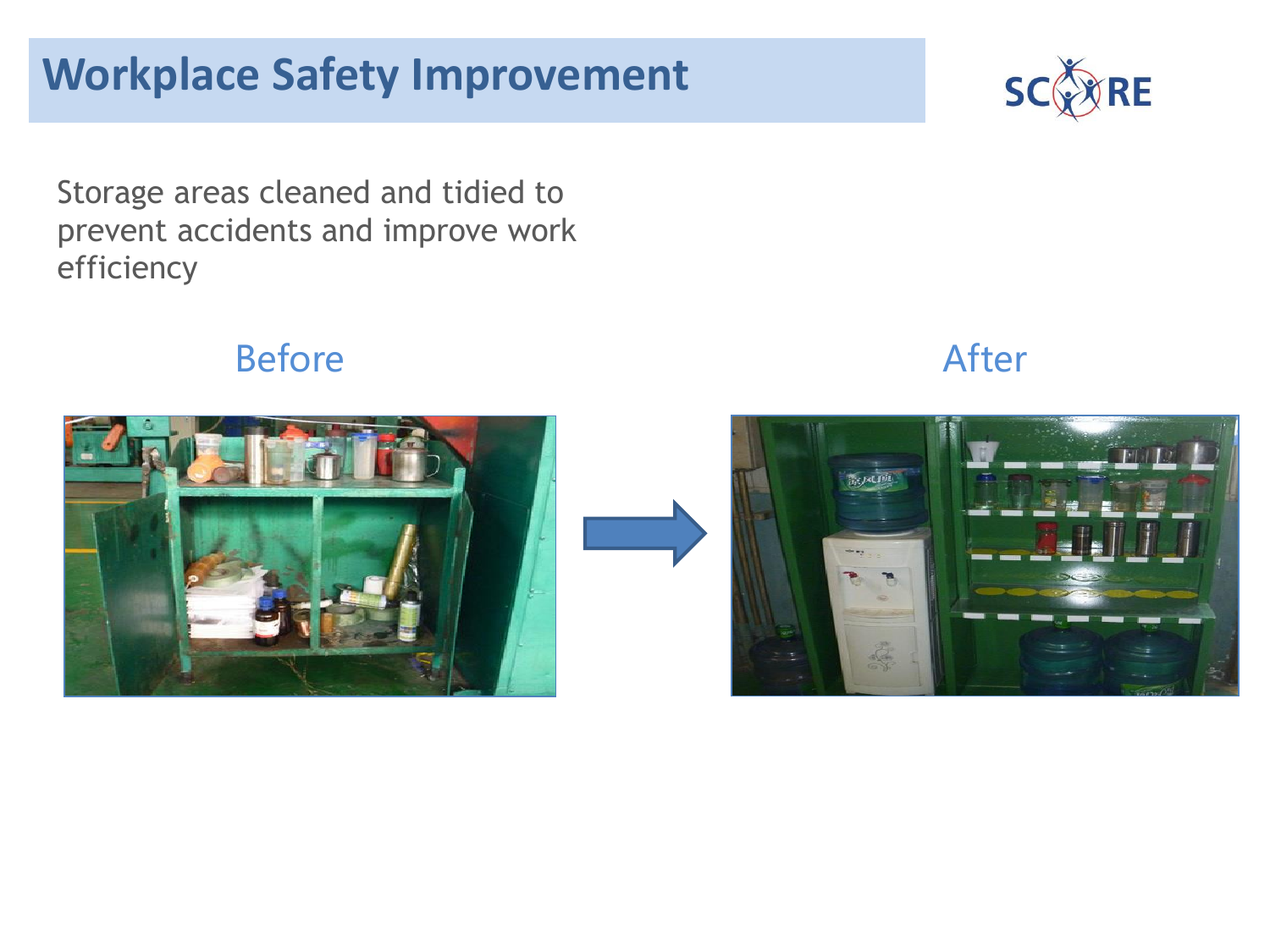# **Employees Welfare Facilities Improvement**



Improved hygiene of washrooms





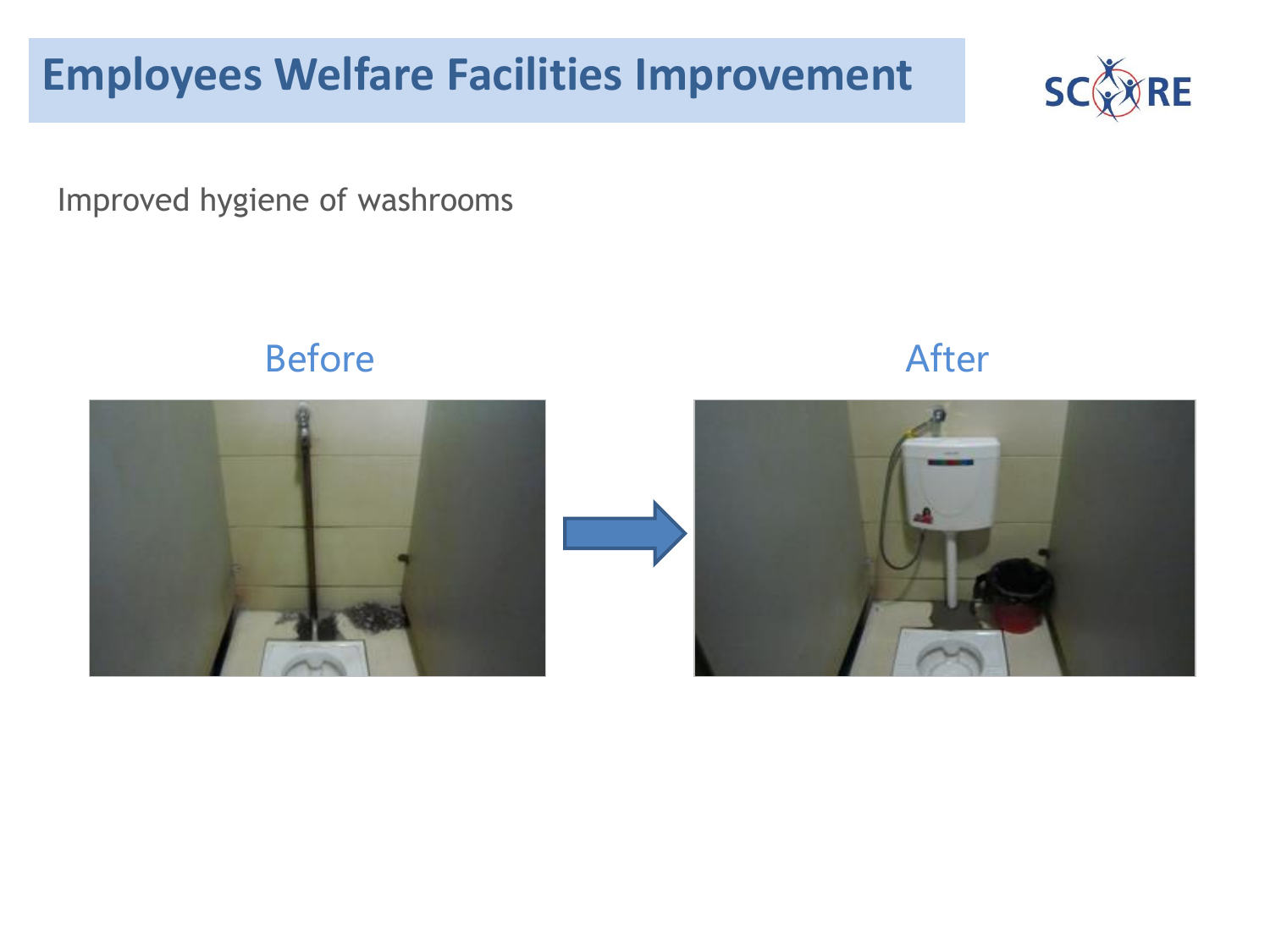# **Improved workflow reduces work intensity**

Improved workflow has reduced work intensity – bending over and walking distance

### Before **After**



- Transportation distance for semifinished products 25 meters, including two curves
- 3 workers required at the same time
- Time required 40 mins per shift

# **4号 规定版** 细拉成品 ■● 撮大机  $10<sup>4</sup>$ **24 BAC** 转运过程只需2人

- Transportation distance shortened to 10 meters with a straight track
- Only 2 workers needed at the same time.
- Time per shift reduced to 10 mins.



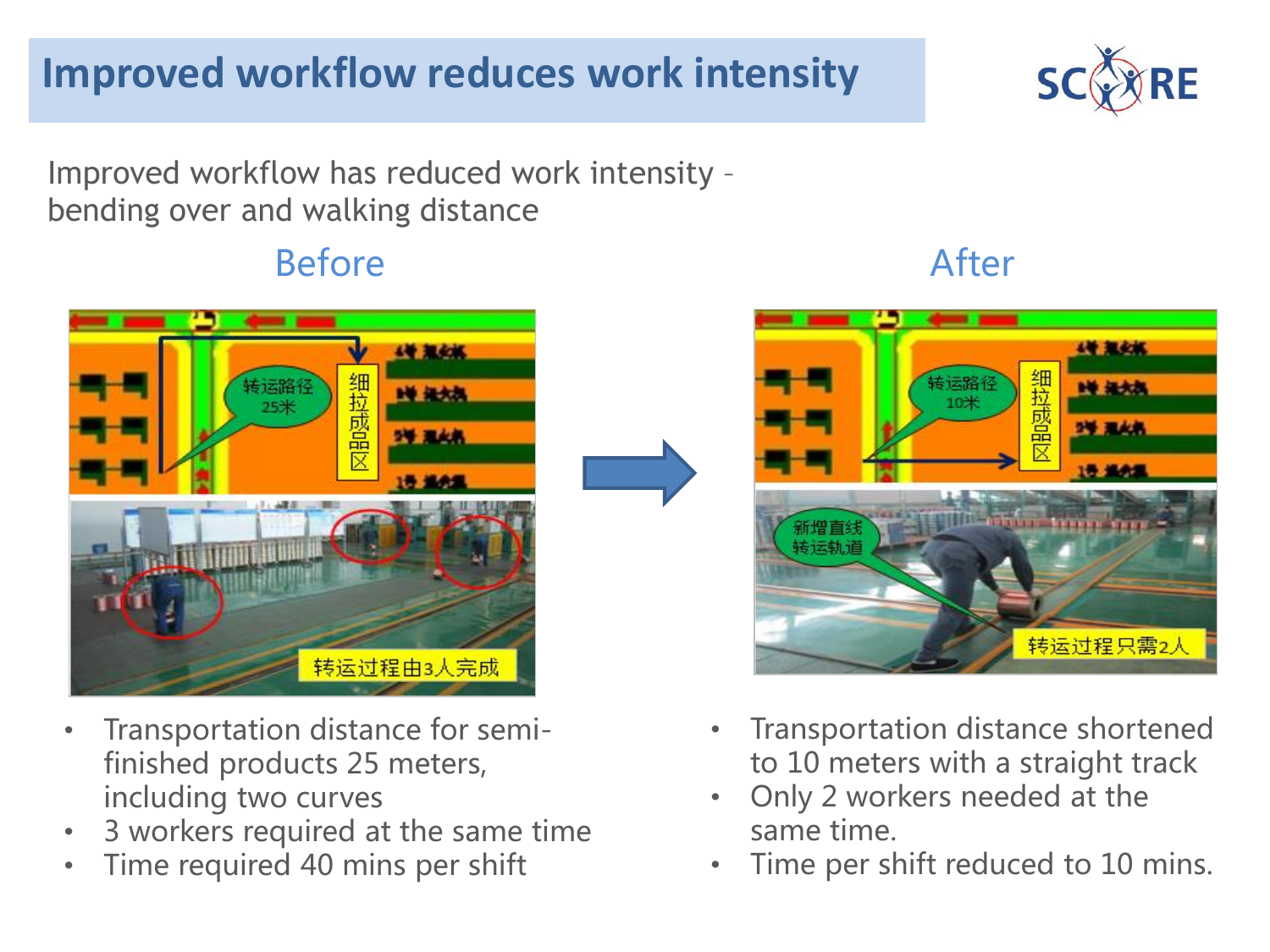Improved workflow has reduced work intensity – bending over and walking distance

Before After

Employee needed to transport manually at least 10-15 copper strips per day. A lifting device was installed to transport copper strips. Work intensity was greatly reduced and time saved 50%.